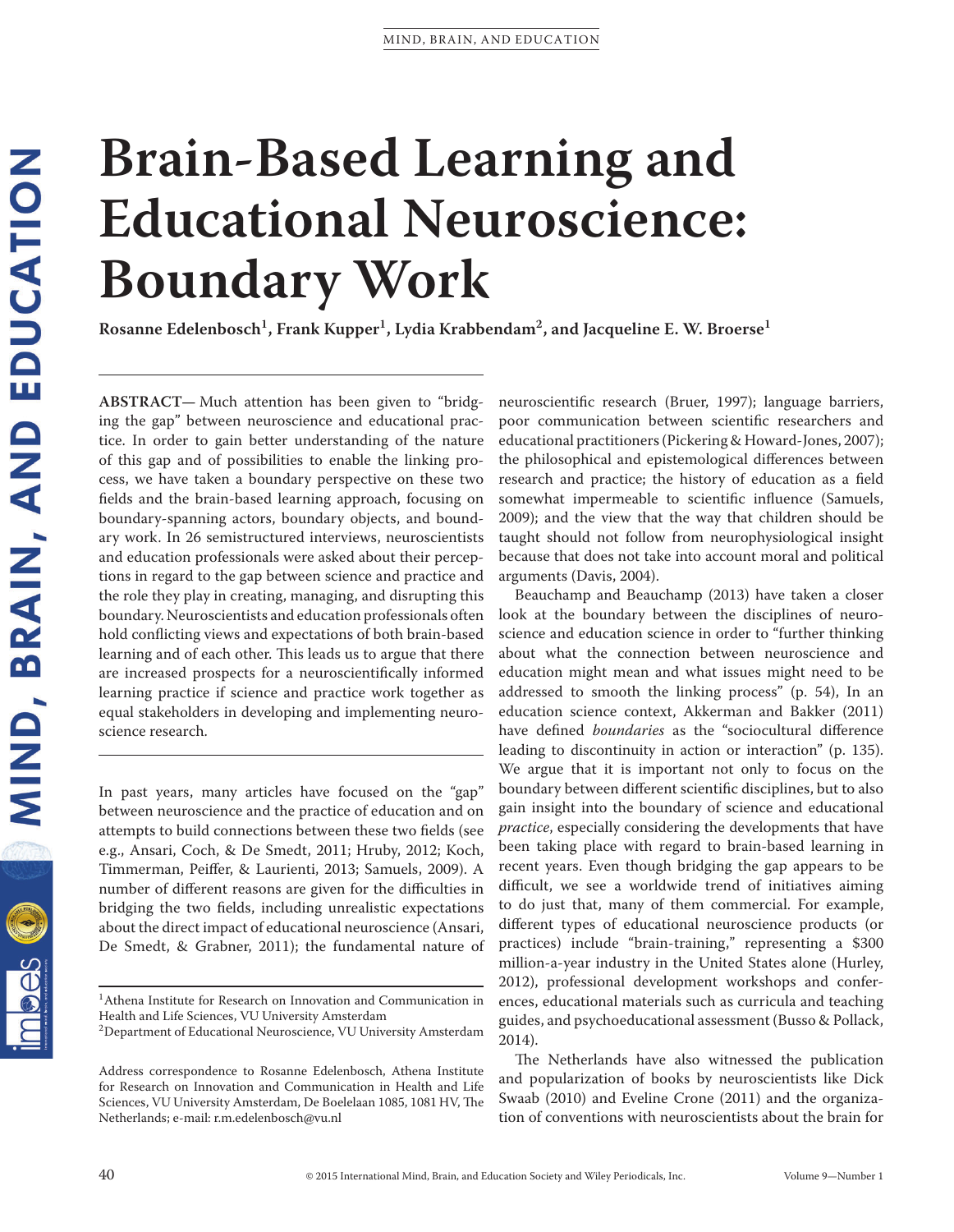teachers, inclusive of the symposia *Brain and Learning* and *The Adolescent Brain* in 2012 at the PABO<sup>1</sup> and Fontys Academy, respectively. "Brain-based learning" or "brain-friendly learning" are terms that have become very familiar within education institutes in The Netherlands. Although scholars have critiqued developments like this, arguing that the scientific foundation of most brain-based learning methods is weak and leads to the formation of pervasive "neuromyths" (see e.g., Goswami, 2006; Lindell & Kidd, 2011), there may also be some promise for educational neuroscience in this development. The field of education is clearly interested in the brain, and steps are being taken to integrate scientific knowledge within practice.

Beauchamp and Beauchamp (2013) analyzed the disciplines of neuro- and education science in a literature study addressing boundary-spanning actors, boundary language, and boundary objects. *Boundary actors*, people who span the boundary between neuroscience and education, could come from both fields, but could also be relative outsiders or hybrid professionals who step in as brokers between the two fields (Beauchamp & Beauchamp, 2013). The concept of *boundary language* was used by Beauchamp and Beauchamp (2013) to describe references to both language being an issue in crossing the boundary as well as the (metaphorical) language used by actors to describe or refer to the boundary (Beauchamp & Beauchamp, 2013). The term *boundary object* describes interfaces key to developing and maintaining coherence across social worlds (Star & Griesemer, 1989). In their work, Beauchamp and Beauchamp (2013) use the concept to describe concrete tools, entities, artifacts, or models that connect the education science and neuroscience disciplines, such as research schools proposed by Fischer (2009) and Samuels (2009). Furthermore, they describe frameworks facilitating the link between the scientific disciplines, such as the one proposed by Howard-Jones (2008). In this article, we interpret boundary objects more broadly and in line with Wenger (2002), distinguishing between boundary objects that are material artifacts, processes, and discourses. In this interpretation, the language used by actors would be seen as a boundary object.

Although these concepts provide us with tools to describe the boundary, more emphasis could be placed on the role actors themselves have in shaping the boundary they are part of. In order to further the understanding of this oft-described gap, we expand on Beauchamp and Beauchamp's (2013) boundary perspective by adding the notion of *boundary work*, a term coined by Gieryn (1983). Gieryn understands boundary work as the discursive practices used by scientists to safeguard autonomy, prestige, and control of resources, with which a boundary between science and nonscience is *created*. With regard to educational neuroscience, this would refer to instances where neuroscientists or educators

contribute to the gap and the barriers between the two fields. In response to Gieryn's work, Zietsma and Lawrence (2010) identify two additional types of boundary work discussed in literature regarding boundaries in institutional change and stability. One is the *managing* of cross-boundary connections using boundary-spanning actors and boundary objects. This occurs when action is undertaken to bridge the gap between neuroscience and education. The final type of boundary work identified by Zietsma and Lawrence (2010) is the breaching of boundaries when science and practice are integrated. We argue that it is important to view boundary work also in light of opportunities for bridging the gap, thereby establishing a boundary not purely as a condition for separation between fields, but also as a possible interface for exchange and inclusion.

To the best of our knowledge, previous research has not yet dealt with the way in which the boundary between neuroscience research and education practice is socially constructed. In this article, we therefore aim to provide insight into this boundary in The Netherlands, with a specific focus on brain-based learning. We aim to describe both what is happening at this boundary, and ways in which actors negotiate and form the boundary between these fields. To this end, we analyze the role of people at the boundary, the function of boundary objects in the form of artifacts, shared processes, and discourses, and the performing of boundary work, with which boundaries are created, managed or breached.

#### **METHODS**

In this qualitative study, we conducted semistructured interviews with 14 neuroscientists and 12 education professionals involved with education and the brain, between 2010 and 2013. The scientists included were all engaged in neuroscientific research into learning processes and some of them identified themselves as educational neuroscience researchers. We selected respondents using maximum variation sampling with respect to research groups and topics in order to gain insight into the variation of perceptions (the breadth and depth of different ideas). Therefore, we first mapped out which university departments in The Netherlands are leading in educational neuroscience research, and then approached the heads of department for an interview. The interviewees came from 10 different universities. All but one respondent were senior scientists; a PhD student was included at the suggestion of the head of her department.

The education professionals selected had a specific interest in neuroscience and the brain, and already played an intermediary role between neuroscience and education practice, as we wanted to know more about their past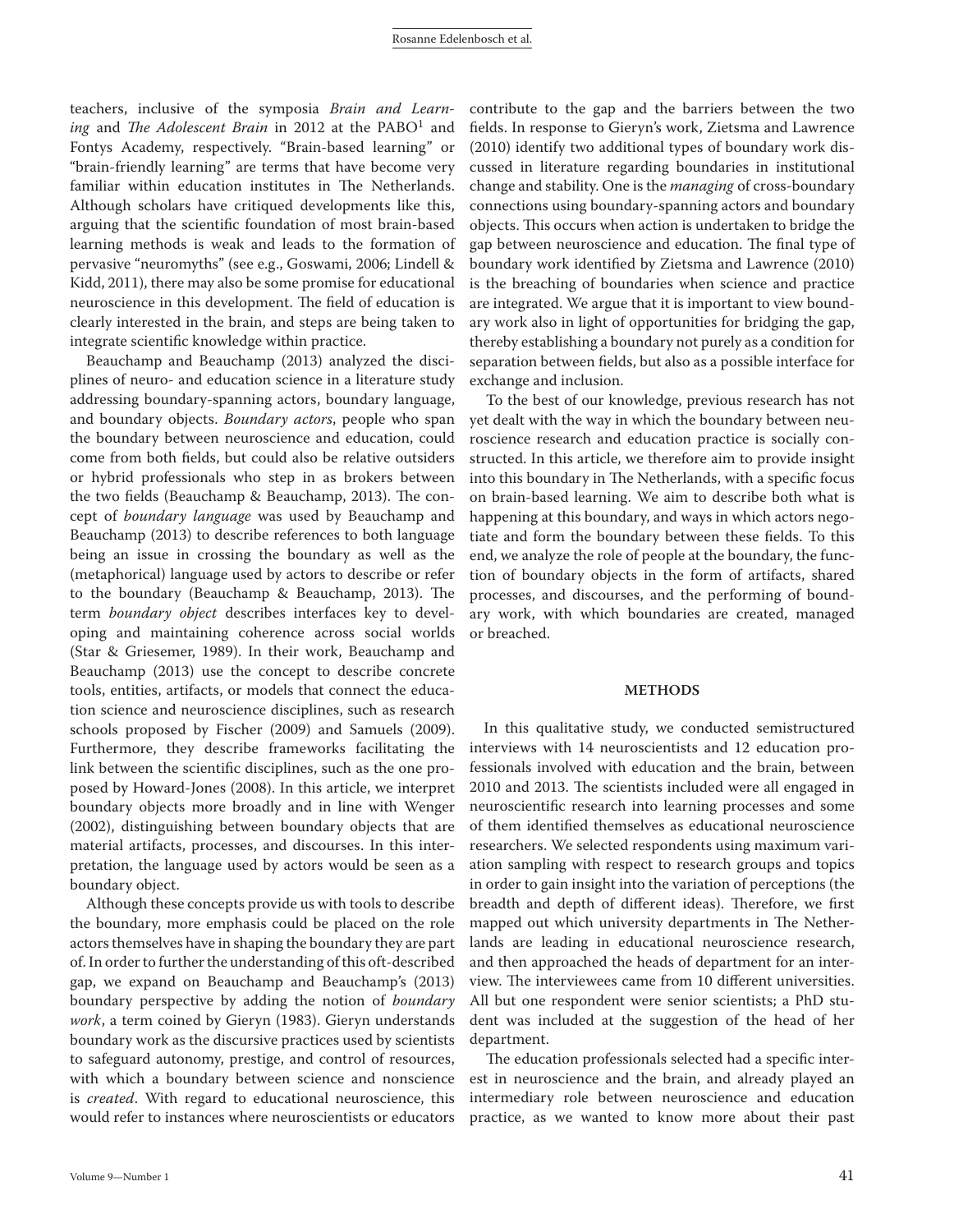experiences with the translation of this type of knowledge. These interviewees were active in the field of education at different levels, for example on the board of directors of both secondary or tertiary education institutes, as organizers of projects aimed at the integration of brain-based learning in schools, or as developers of brain-based training for teachers, without a direct link to an education institution. We identified nine interviewees through an Internet search for Dutch equivalents of "brain-based learning," and continued our search using a snowball method, asking both neuroscientists and other education professionals for other potential interviewees. After ensuring we had appropriate representation of the different kinds of education professionals involved with brain-based learning, we continued with interviews until no new data were collected in two consecutive interviews.

Respondents were interviewed in their work place and each interview lasted about 1 hr. All interviews were open and semistructured, using the same topic list for both groups. Topics that were discussed included (a) the interviewee's personal background, (b) their characterization and definition of brain-based learning, (c) their experience with the translation from science to practice, (d) their experience with and characterization of the gap between the two fields, and (e) the barriers and opportunities they identified for bridging this gap. To ensure validity of data gathered, a summary of all interviews was sent to the interviewees and they were invited to a science-society dialogue session. The analysis of these results was also discussed during this dialogue session, which was attended by, among others, two of the neuroscientists and two of the education professionals who were interviewed.

All interviews were recorded after informed consent, transcribed in full and analyzed using Atlas.ti. The first author started with an inductive content analysis of the transcripts through open coding that stayed close to the text. At that point, the boundary perspective had not yet been taken. Rather, this perspective emerged during discussions about the data with the second author. At that point, the work of Beauchamp and Beauchamp (2013) was taken as a starting point for the subsequent thematic coding and the translation of the initial codes into broader categories (boundary people, boundary objects, and boundary language).This analysis was then specified further using Wenger's (2002) categorization of boundary objects and extended with the concept of boundary work as conceptualized by Gieryn (1983) and Zietsma and Lawrence (2010), as this made it possible to capture the influence of actors on the boundary. This whole process was iterative, the authors going back and forth between the initial open coding and the subsequent broader categorizations. The quotes used in this article are all translated from Dutch.

### **RESULTS**

We sequentially describe the boundary people, boundary objects, and boundary work encountered during the interviews.

## **Boundary People**

All our interviewees can be described as (potential) boundary-spanning actors. In this section, we describe who they are, what they do in relation to neuroscience and education, and how they became interested in working at this boundary. The neuroscientists were engaged in some way with learning, varying from research to brain development in adolescence, to mapping interaction of brain areas during certain learning processes, to neuroimaging research for learning disorders such as attention deficit hyperactivity disorder (ADHD). It was argued by some neuroscientists that applications within the educational practice speak to them because they themselves are also stakeholders in education, having had the experience of going to school themselves, having children at school and being involved in the education of university students. Within our group of interviewees, this inspired individual valorization initiatives corresponding to the writing of books or giving lectures in which new neuroscience insights are explained and applied to education.

The education professionals in this study were diverse in their backgrounds, current activities, and the way they engaged with educational neuroscience. Many were standing on the crossroads of different practices, combining, for example, a job as an educator with running a small company. Most interviewees mentioned that media coverage of the learning brain piqued their curiosity about this topic. Educational neuroscience was perceived to be an interesting new perspective in relation to their personal experiences in practice and appeared like a good approach to more evidence-based education. This was deemed important in light of mixed successes of previous educational reforms in The Netherlands. In addition, some interviewees argued that the lack of concrete applications for these insights motivated them to fill this gap and actively pursue an increased understanding of neuroscience. One of the education professionals interviewed explained that his engagement with educational neuroscience stems from a sense that it is important to anticipate questions coming from educational practice, in order to make an informed assessment of the potential of this information:

We were enticed by all this news streaming about the brain, development, the learning brain. And we wanted to anticipate questions, also from the side of education. What should we do with all this? All these things are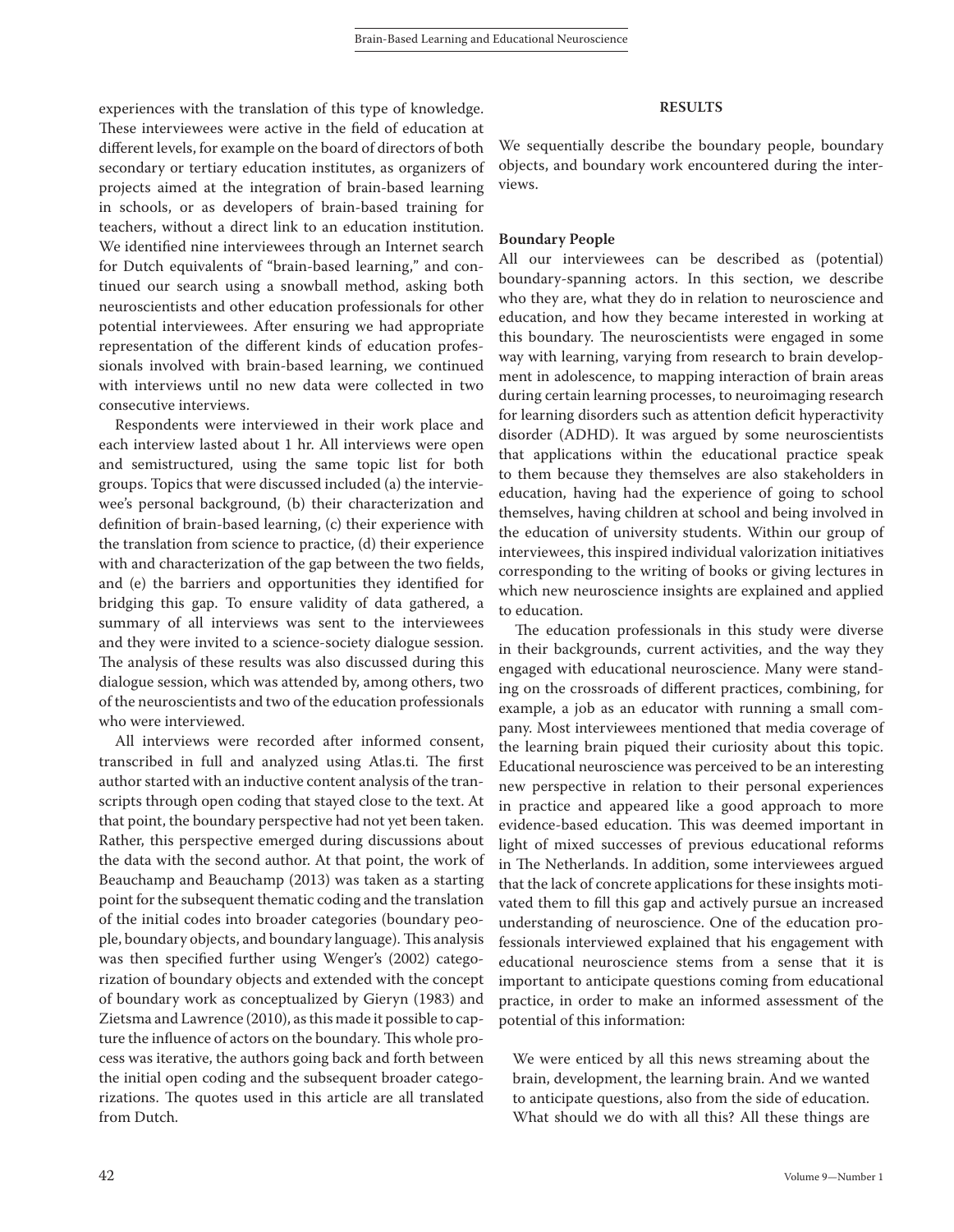being claimed and named and it seems like a hype. Commercialized, so to speak. And we wanted to get a feeling for this and decide for ourselves what to do with it. (educational professional)

This interest has encouraged education professionals to become involved in different types of activities in which scientific findings are integrated in practice. For example, some respondents were involved in brain-related training or courses. At one school a clinical psychologist had been employed to scan scientific literature and share this with the school board, and steps were taken to incorporate this in teaching practice. In another case, the school established their own "brain and learning" group, appointing certain teachers as "frontrunners" to bring inspiring scientific concepts to the discussion table, in order to further deliberate with other teachers and the school board on how these ideas could be worked with in practice.

#### **Boundary Objects**

In our analysis of boundary objects, or interfaces between science and practice, we make a distinction between artifacts, shared processes, and discourse.

#### *Artifacts*

First, we identified boundary objects that are material and concrete, such as books about brain-based learning, brain-based learning training programs, scientific articles, and newsletters that researchers send to schools about their research and results. In our interviewees' descriptions of the way they were introduced to the books, articles, and learning theories, key to their teaching method or training, we encountered a degree of randomness. Most of these education professionals did not have the time or money to invest in a complete overview of research findings, as a result the insights that were applied in practice were mostly the ones that had somehow been brought to their attention, through colleagues, a seminar they attended, or through the popular media.

Functional magnetic resonance imaging (fMRI) images can also be considered to be boundary objects, because not only do neuroscientists use them to locate brain activity, they also find their way into the popular media. Many scientists interviewed were concerned about the focus of newspaper or magazine articles on brain images. One educational neuroscientist argued the following:

I will look up a picture for you. Look, if you see this… we are becoming totally swamped by these. You would almost say, the researchers are right because it looks so fancy, but in fact it's like a white doctor's coat in laundry detergent commercials, the allure and the seduction of fMRI research, and mainly the way in which results are being presented. (…) I think that a very small number of people know what this way of representation means. (educational neuroscientist)

Some interviewees, like this neuroscientist, implied they were afraid that the way in which neuroscience has been represented in the media gives the wrong impression of the meaning of the colored patterns shown in fMRI images:

Learning is not only the wearing out of existing pathways, no, new pathways are also being formed, with a preference for certain brain structures. But that is not being told. Rather it's [like this]: look at this, a picture of the brain, something lights up like flashlight so to speak. (neuroscientist)

This interviewee argued that this could potentially give the impression that function is fixed in the structure of the brain, like a "modern phrenology." Other neuroscientists also argued that locating disorders in the brain makes them more "real," but also releases parents and teachers from responsibility with regard to learning disorders. All interviewed neuroscientists stressed that the brain is plastic and flexible. Moreover, many argued that it is not the brain but the behavior of the child that should be understood, changed, or modulated with regard to education and learning. They feared this message does not come across clearly. Interestingly, none of the education professionals included fMRI or the possibility of viewing the brain in their definition of a brain-based learning approach.

# *Shared Processes*

Boundary objects can also be shared processes or organizational procedures, such as teacher conferences about brain-based learning or neuroscience research programs. Most education professionals that had been to a conference mentioned that the conferences were not a bidirectional interface: neuroscientists shared research findings and answered questions without engaging further with the educational practice. Structured cooperation between research and practice took place only to a limited degree, mostly at the level of academic hospitals, testing clinical applications, and of research projects conducted at schools, in which some of the education professionals had been involved. According to one of the neuroscientists, most schools are happy to participate in research studies because they realize that "they can contribute to important research." However, another neuroscientist noted that some schools are beginning to complain that too much is being asked of them, especially in university towns.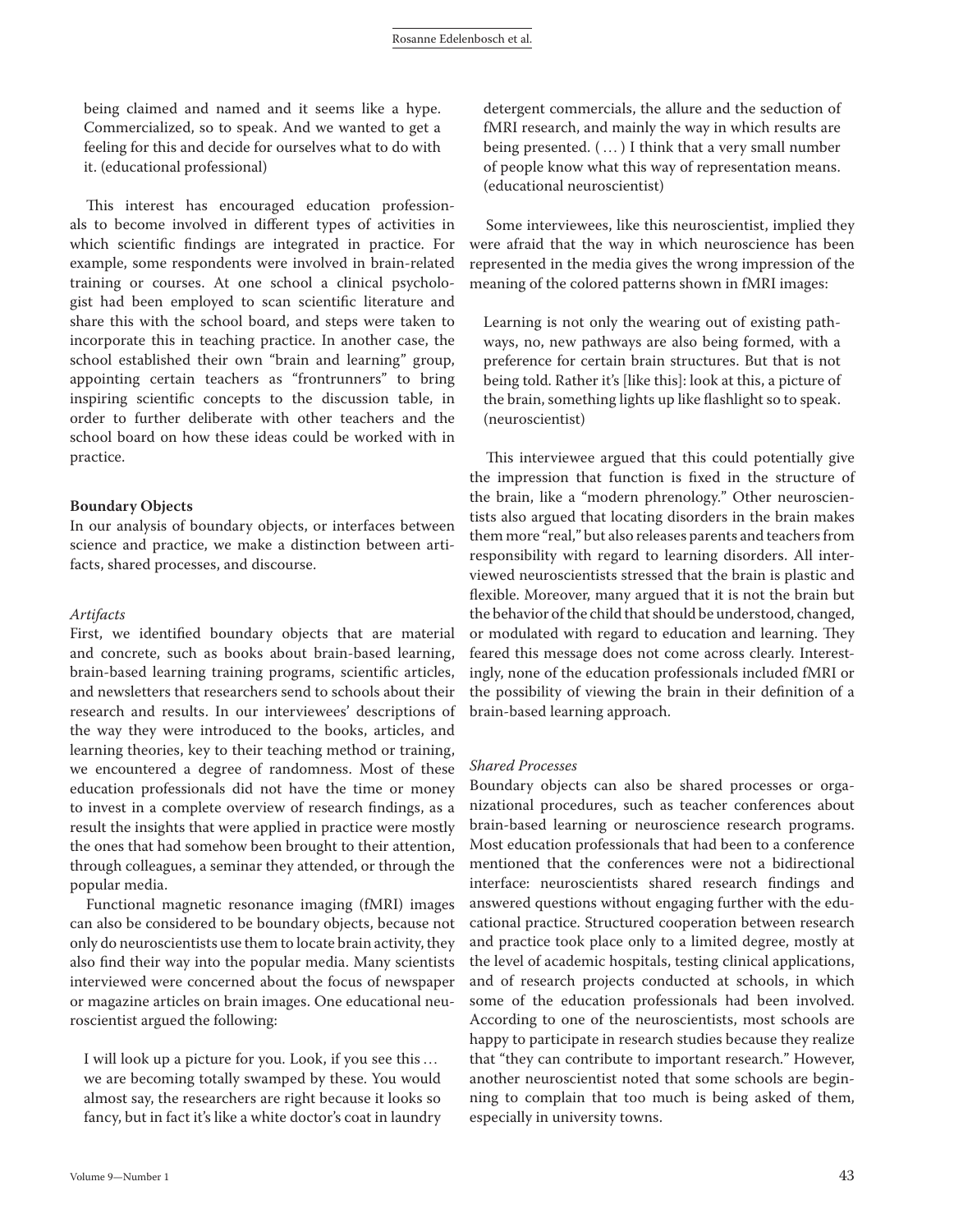One of the educational practitioners described how results from a scientific study conducted at his school were applied at that school:

It was an enormous study about (…) carried out by researchers of the (…). Many very interesting things came out of it. And we read those results, and discuss them in teams, and then we see what we can use. [X] calls that low hanging fruit, what can you pick and consume?That is basically our strategy, it is quite ad hoc. (education professional)

However, none of the education professionals spoke of a durable relationship with the neuroscience practice. Some education professionals gave accounts of failed attempts to cooperate and promises that were not fulfilled. Small, short-term pilots were not considered to be sustainable because people revert to their old behavior after their initial enthusiasm has eroded and people who were not involved in the project do not feel committed to change their teaching methods. This was met with disappointment among some of the educational professionals, although one of the interviewees also explained that the meeting between science and practice during a research project gave a fresh impulse to the school to continue to find their own direction for brain-based learning.

### *Discourse*

The third type of boundary object distinguished by Wenger (2002) is *discourse*, the existence of a common language allowing people to communicate and negotiate meanings across boundaries. Both parties frequently mentioned the issue of language as a barrier to educational neuroscience. Many education professionals explained that the way in which scientific articles are written makes it difficult for them to really engage with the results. In addition, some education professionals argued that, during dialogue, scientists make it hard for them to engage as an equal stakeholder by speaking in a language that excludes the participation of nonexperts.

A commonly heard phrase during the interviews with neuroscientists was that "the public and scientists just don't speak the same language." Almost all neuroscientists mentioned that research findings, especially data from fMRI studies, have to be "translated" with respect to brain processes otherwise they will not be correctly interpreted by outsiders. Translating this complex information without oversimplifying it was considered to be a difficult feat. Many of the neuroscientists argued that it was important to invest more in training researchers to be able to talk to stakeholders from education or to translate their articles into new articles written in "normal human language."

Several neuroscientists also mentioned that sometimes stakeholders think they are talking about the same object or concept when they actually mean different things. An example given was the neurocognition of memory or attention compared to memorizing or paying attention in class. Another example of this is the concept of *evidence*. One of the interviewed neuroscientists described how this word connotes something different in the language of science than in the language of practice:

We have to be aware of the fact that on these two islands we speak two different languages. If you look at very simple terms that have to do with education, such as (…) the word *evidence*. Yes, for me as a scientist, evidence is something that is very quantitative, almost a statistical concept. But evidence in the practice of education has much more to do with interpretation and meaning (…). We have to be aware of this and try to reconcile these different languages. So that at least we are talking about the same thing. (educational neuroscientist)

Researchers frequently compared education to health care, a field that in their assumption was much more grounded in evidence-based interventions. They reasoned that in order for neuroscientific findings to contribute to more evidence-based education, they first need to be made applicable and then rigorously tested and fine-tuned in practice. However, the field of education research does not provide the right conditions for these large-scale and long-term studies to be carried out, as education research programs are always limited by budgets and time.

The education professionals all understood evidence very much in relation to their own, local practices. Many of these interviewees stressed how important it is to connect research results to local practice, because every classroom and every teacher is different. This is illustrated by one of the interviewees:

So we want to work more evidence-based, to keep on having this check (…) How do I relate this to my own experience, what I see. And what are the effects of interventions that I do in education? We try to keep it very concrete, so to also keep on connecting the input of knowledge to our own observations. (education professional)

We argue that the concept of "brain-based learning" is also a boundary object because it is viewed differently from both sides of the boundary. During the interviews, we tried to find a definition of brain-based learning, to gain insight into where exactly the "brain" is in this approach and what makes it different from other types of learning. It appeared that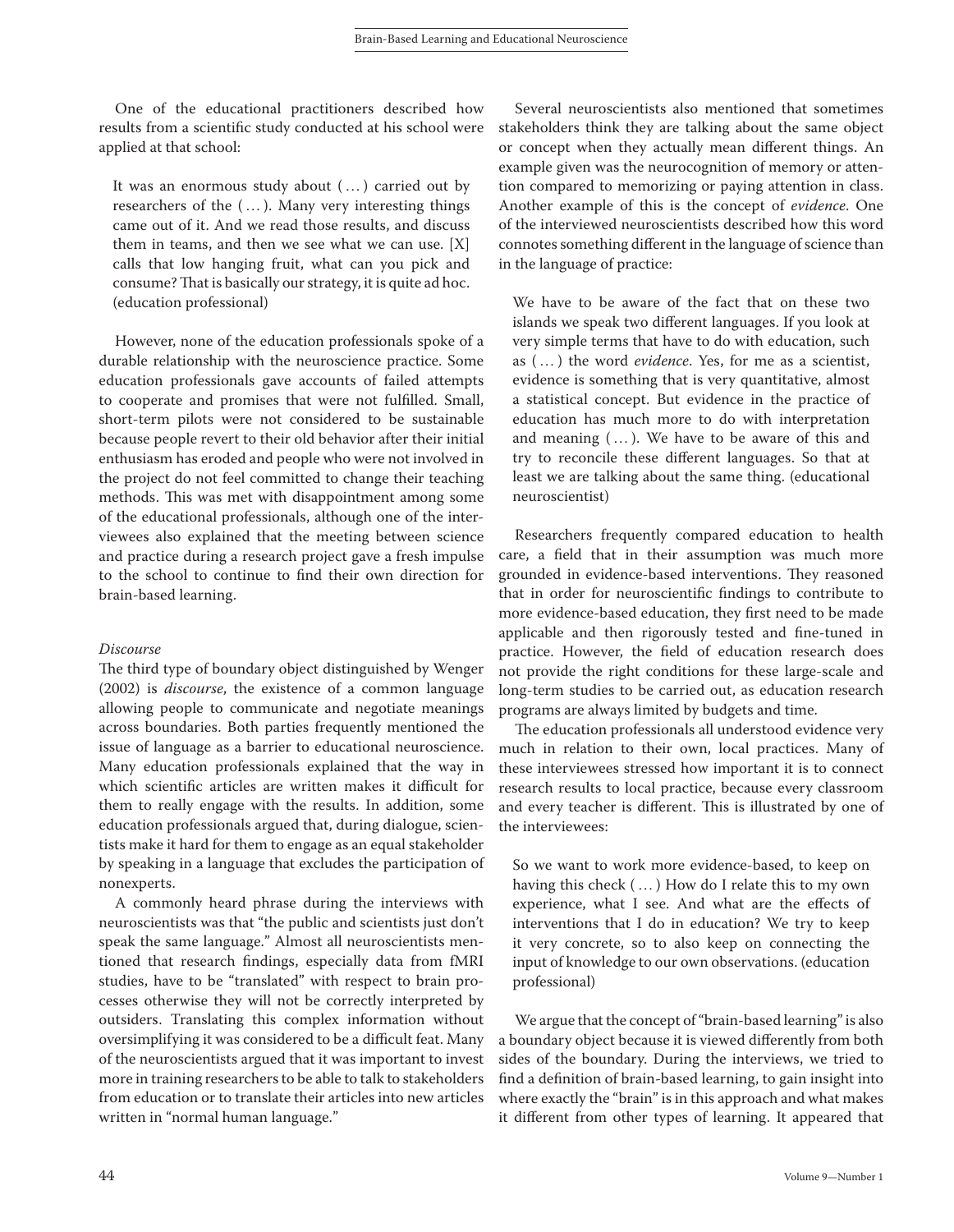all education professionals and scientific researchers found it difficult to provide such a definition. The neuroscientists interviewed were mostly critical about brain-based learning, arguing that it is problematic to call an approach brain-based because, in the end, all research in learning has something to do with the brain. One of the neuroscientists argued:

The point I want to make is that in the end, everything you do is neuro. Even if you train people with normal behavioral tasks, this will ultimately have an effect on the brain. (neuroscientist)

In this sense, brain-based learning creates a false illusion that it is different from, or more effective than, other types of evidence-based learning. In addition, some scientists mentioned that brain-training programs are not effective because they are basically a trial and error method. Brain research can lead to inspiration for possible applications in practice but teaching methods are not derived directly from insights into the brain. Some education professionals indeed argued that brain-based learning is actually just another term used for evidence-based education and encompasses all scientific research that has been conducted in the past 10–15 years. However, some others approached brain-based learning differently, arguing that the driving thought behind brain-based learning is the very realization that a person has a brain, an organ that you can train. According to them, this idea fundamentally changes things for people, because it gives them a better hold on their life and learning capacities.

## **Boundary Work**

In this section, we focus on boundary work, or the creation, managing or disruption of boundaries in the narrative of neuroscientists and education professionals. The respondents identified numerous barriers to an educational neuroscience field and how these could be overcome; we argue that many of these issues come from a certain view on the demarcations between science and nonscience. Below, we describe two forms of boundary work. These relate to the way our interviewees describe the gap between the two different fields and the way in which researchers position themselves with respect to the boundary with education.

# *Boundary Work: Differences in the Description of the Boundary*

When asked about the gap between neuroscience and educational practice, all respondents recognized its existence but described it in different ways, using particular metaphorical language, as also shown by Beauchamp and Beauchamp (2013). In the narrative of the researchers, the neuroscience field was described as an "island" that "spoke its own language" and it was said that intermediary parties should have knowledge of "both camps." Education professionals described the gap as a "distance" or a "large gap" between the neuroscience insights and their translation to daily activities of teachers in educational practice. One education professional involved in a project aimed at making a large Dutch educational neuroscience study accessible to the field of education, described how research and practice are basically just separate worlds, not having any interaction:

So we made a summary you can say, and drew a number of statements from this summary. These statements were a bit provocative, and we presented them to some vocational training experts. (…) You can expect from these experts that they also orient themselves toward insights from other knowledge domains. So we presented them with these statements and they provided us with their opinion. And this in turn we presented to some neuroscientists. This was not easy, because they are so incredibly busy. ( …) But this revealed how separate these worlds actually are. That if you want to say something sensible you really need to be deeply involved in it. (…) And I think it is important that both worlds need to be known somehow, but also that they acknowledge each other. (education professional)

One education professional described the research projects that came out of cooperation with universities as "islands," or "projects here and there," without doing something in an integrated way. With respect to the crossing of the boundary, some education professionals spoke about "a bridge to be built" and argued that it was important that the "two perspectives" are made clear.

When neuroscientists argue that there is a gap because research results are in need of "translation" to "normal human language," as discussed previously in this article, this can be seen as boundary work as defined by Gieryn (1983). This discourse, based on a specific perspective of the relation between research and practice, can be argued to contribute to the creation or reification of boundaries between research and practice. Using this narrative, most neuroscientists constructed neuroscience and education as two freestanding fields, between which information can be "transferred." However, who should be responsible for this translation of neuroscience findings to practice is not self-evident. Many researchers did not see it as their responsibility to do this translation because they are scientists, and thus not part of the education field. They described the goal of their research as providing insights into the structure and function of the brain, while "the application is for other people." In addition, many scientists also did not think that educational practitioners had the capacity to make neuroscience research relevant to education. One researcher argued as follows: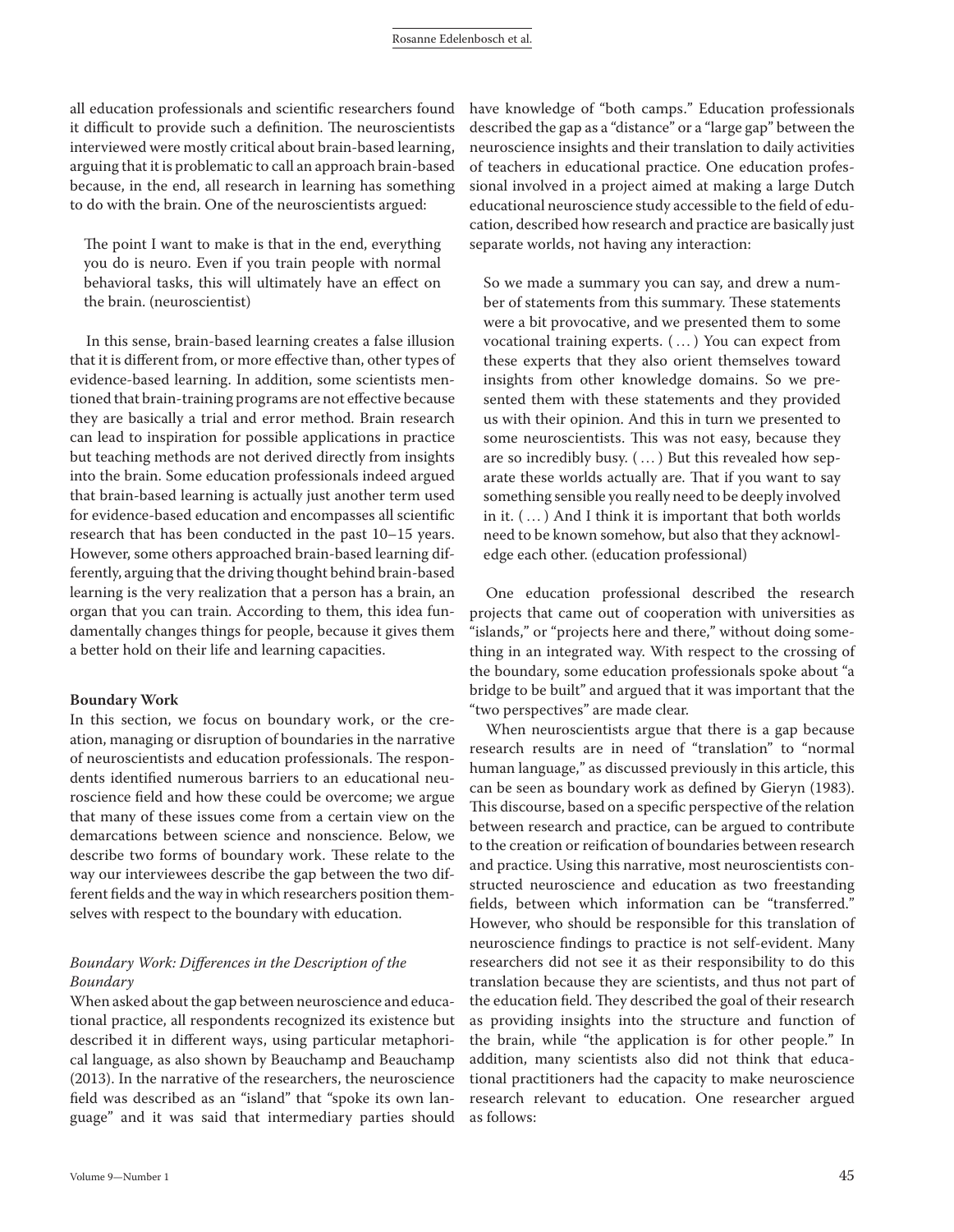Well, it's in question whether it's up to the researcher. As I said, you are not trained to be a jack-of-all-trades. You are trained to do good research. We don't have a school of journalism for nothing. (neuroscientist)

Within this rhetoric the two fields are placed far apart, necessitating others, "people invested in both sides" to fill the gap.

In contrast, most education professionals see the translation in a more bidirectional manner, as explained by the following interviewee:

From the side of science I often get the impression that they think too easily about our trade. Teaching adolescents is a discipline that is underestimated. Everyone thinks they can join in the conversation and know what is interesting for us. In that sense the professionals at school should be taken more seriously. It really has to come from both sides. (education professional)

Many education professionals stressed the importance of the role of the teacher. Furthermore, some education professionals mentioned that the neuroscientists they encountered did not appear to have much knowledge of didactical theory. They considered it to be important to integrate these ideas into neuroscience research to improve the quality of the research, but also to give recognition to education professionals for their knowledge of educational practice. In order for teachers to take neuroscience seriously, they have to have the feeling that they are taken into account when new teaching methods are developed. For education practitioners, bridging the gap therefore means being part of the educational neuroscience dialogue, which goes two ways and starts from common ground.

However, an important issue mentioned by several interviewees of both science and practice is that educational culture in The Netherlands is particularly rigid because educators are tired of the many top-down changes the government has introduced. It was explained that young teachers coming straight from their training also switch to conservative teaching because that fits within the educational culture.

#### *Boundary Work: Position to the Boundary*

Some neuroscientists argued that the gap is not a matter of making the translation for laymen, but an issue related to the nascent state of the research field. Some researchers categorized their field of research as being very basic, their research findings having no direct implications for education (yet). Most neuroscientists were unwilling to make statements that were "insufficiently evidence based" and argue that it is important to be careful with making statements about implications for practice. Some were of the opinion that there is some danger in the quick translation of neuroscience, as this neuroscientist explains:

I am just of the opinion that you cannot draw conclusions beyond your data. Because otherwise you create myths in society. People will do things that might not have the desired effect. Always when I am approached by the press I say that I am not the right person to talk to. (neuroscientist)

A few scientists mentioned that these myths could ultimately harm the image of neuroscience. Some neuroscientists argued that it is simply morally wrong to propose applications of research findings that have not been rigorously tested in practice.

Many scientists questioned the capacity of educational practice to understand, interpret, and be critical toward the meaning of neuroscientific findings, arguing that the level of knowledge in society about the brain is very limited. One neuroscientist argued that lay people are prone to draw the wrong conclusions from research findings because they are looking for easy explanations of certain phenomena:

Not speaking each other's language is that you do not have the capacity to understand it. ( …) You see something that you are not able to explain so you assume there is a logical explanation for it, which is what humans always do. (…) Causal relationships are established where there are none. (scientist)

This was considered undesirable because it can result in the categorization of behavior, which comes from a very fixed view on the development of the brain and can lead to labeling and stigmatization. Several neuroscientists mentioned that they thought it was important that the public at large, but especially education professionals, should learn to be more critical toward media reporting of neuroscientific insights and toward commercial brain-based training methods.

However, most education professionals acknowledged that the brain is being hyped and attracts a large degree of interest. Most of them mentioned that they too feel the need to be critical and that they realize that the brain-based learning approach is being hyped. For instance, one interviewee mentioned the following about the way neuroscience was being applied to education in some books:

…it's often very hyped up and superficial. After two years I had enough of that ( …) and I knew I would have to study it myself. (education professional)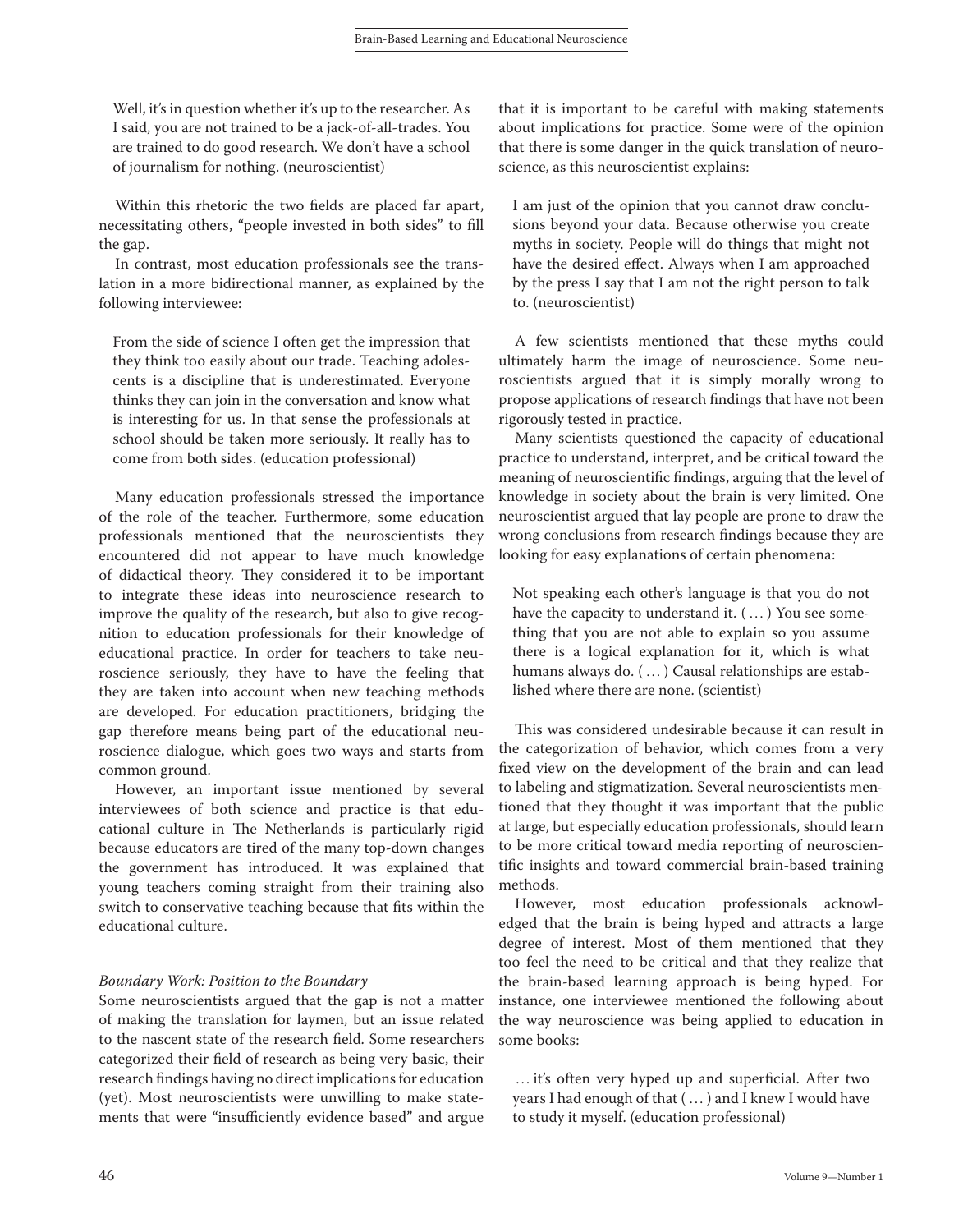At the same time, some education professionals admitted they make use of this attraction and try to motivate teachers this way:

Once I mention the brain, everyone sits up straight. (education professional)

They consider brain-based learning brings a new perspective to teaching. Having the brain as a starting point gives education a way to understand why students act in a certain way. Although this is often not new knowledge for teachers, it gives them more insight into why certain teaching methods work and how they could approach individual students. Different education professionals described brain-based learning as "a tool" or an "instrument," to make things clear to people. One interviewee spoke about information "landing" when talking about the brain.

Regarding the fixed view on the brain as described above, education professionals realize that brain-based learning is a scary concept for many parents. This is illustrated in the following excerpt:

Education professional: "But you have to carefully establish what brain-friendly education is, it's sort of a scary term you have to be careful with. Which scares people off."

Interviewer: "What do you mean, it scares people off?"

Education professional: "I have noticed that if you put too much emphasis on the brain, that you are interested in that, parents immediately see stickers with all kinds of wires on the heads of their children, guinea pig behavior. People don't want that, it sounds scary."

Their experience is that you have to be careful with this term, but that brain-based learning actually calls for increased flexibility toward children:

Research has shown that there are gigantic variations in the tempo [of children's learning], and that we have to be very careful with that. So we look, we have installed that very consciously; we look whether a child is still in the right level in the second and third class. And we deal with that in a flexible way. (education professional)

Many of the education professionals were of the opinion that there is no harm in working with preliminary results, as they believed scientific results are always preliminary. They argued that scientific findings could serve as an inspiration to teachers. Being involved in a research project not only leads to increased knowledge about the brain but also makes it possible for teachers to be more critical toward their own practice and to the fixed routines embedded in their teaching styles. From this perspective, neuroscience could stimulate teachers to have a more inquisitive and reflexive attitude and enables them to make informed choices with respect to their own teaching approach. This is illustrated in the following quote by an interviewee, active in the specially installed "brain and learning" group within school:

But scientists … We talked about it, if you are going to wait until the entire story is right, well, that would be never. Or you decide to see where we have the idea that things… like hey, that is something we recognize, we could do something with that. That's why we say, we don't assume that those things are in fact the truth, we always say: can this mean something for us? Let's do something with that, but always from an inquisitive stance. (…) It's being open for. (education professional)

Some interviewees mentioned that teachers are encouraged to conduct their own local experiments based on scientific theories, which was considered important because every practice, every classroom, all individual students and all teachers were described as different. This is an example of a boundary practice, where the teacher steps into the realm of the researcher.

#### **DISCUSSION**

In this article, we have not only described the boundary between neuroscience research and practice, but also ways in which actors themselves can influence the boundary. Our results indicate that on the one hand, a boundary perspective can cast an optimistic light on the gap between neuroscience and practice, as the boundary can be viewed as a place with plenty of activity, a place where the different parties involved can learn from each other. Many small bridges are being built, books are published for the lay public, research projects are conducted at schools in cooperation with educators, and conferences are organized where teachers develop a taste for neuroscience.

On the other hand, we have also seen that structured and long-term cooperation between neuroscientists and educators does not really take place. During the interviews, we recognized most of the barriers to bridging this gap identified in the literature and mentioned in our introduction, including the fundamental nature of neuroscience research, language and communication barriers, epistemological differences between research and practice, and a rigid educational culture. The boundary view used in this article can, however, provide a new perspective on these barriers and makes visible instances where neuroscientists and education professionals demarcate their own boundaries in the way they describe these barriers.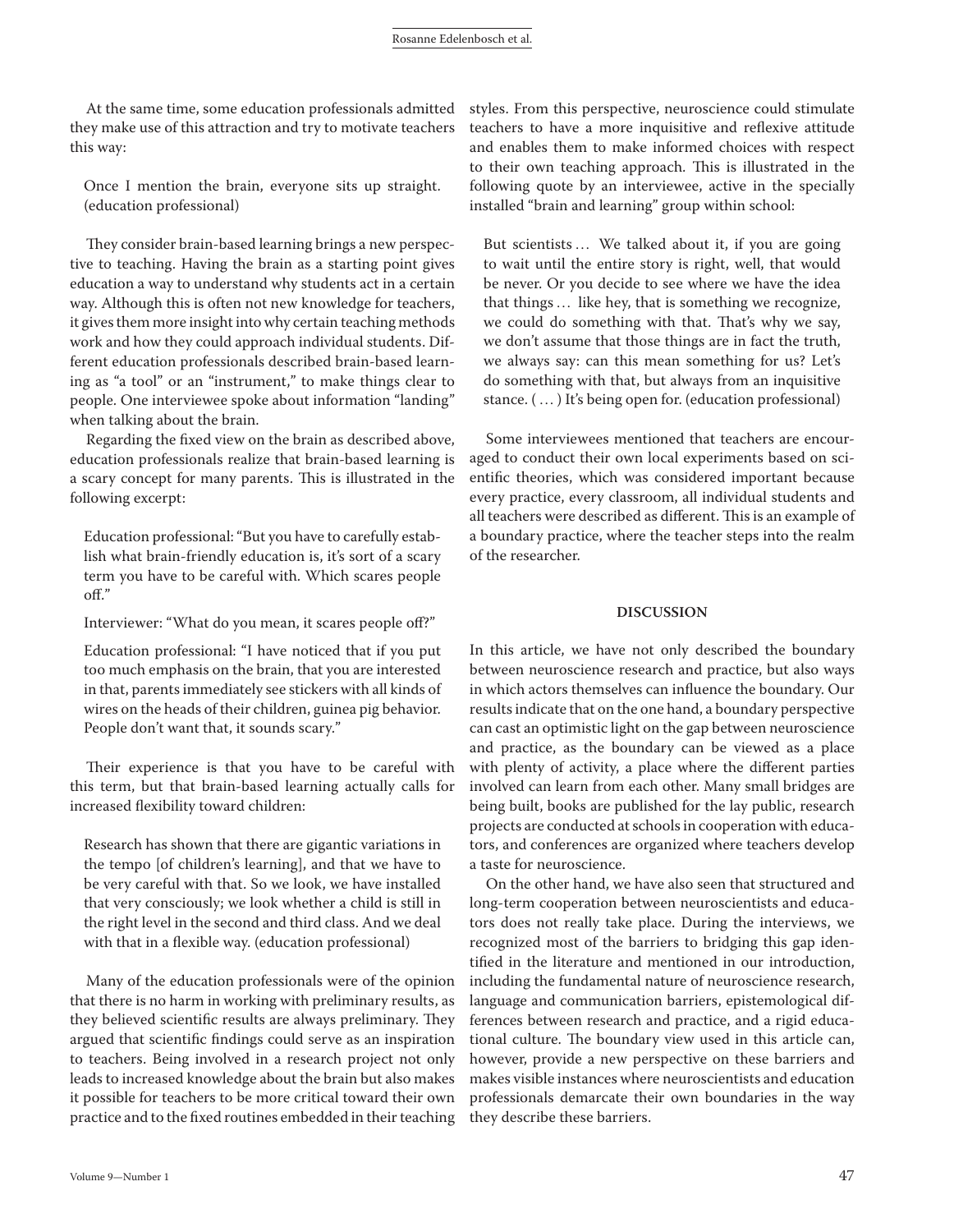The dominant opinion among the neuroscientists is that the gap is predominantly about the language used. The solution they often provide—neuroscientists should better communicate their findings by involving communication experts—stems from a top-down approach to education and a classical view on science communication. Even though these scientists demonstrate an effort to bridge the gap, it can be argued that this solution actually exacerbates the difference between science and practice, reinforces the boundary between neuroscience and education, and thereby contributes to the gap. Most education professionals hold a different view and argue that scientists should be engaging more with the educational culture and interact more with educational practitioners in order to make the research more relevant to its practice. Education professionals do not speak "normal human language" as they have a professional expertise and language of their own, a point that needs to be recognized by neuroscientists. This different view on what bridging the boundary means is also reflected by the finding that in their description of the boundary, neuroscientists often spoke more about boundary objects, such as books or lectures, while education professionals talked most about shared processes, like being part of a research project.

Perhaps it is time to move beyond the notion of "bridge-building," as it comes with a connotation of two different islands, between which knowledge can be shipped back and forth. In our view, this way of knowledge dissemination might contribute to the fear neuroscientists expressed about their research finding its way into practice too quickly, as the science needs to be validated before it can be communicated. Interestingly, we have seen that education professionals argued that they evaluated the value of scientific findings on the basis of applicability and recognizability in practice. If neuroscience is to contribute to the complex and value-laden practice of education, it is time to find the middle road between scientific rigor and the more pragmatic approach of the field of education. Instead of bridging the gap in the translation and dissemination of knowledge, it might be useful to think of the integration of knowledge in terms of restructuring knowledge systems, in which different knowledge communities work together from the beginning in order to develop research questions that are the responsibility of all parties.

Recently, there have been a few scholars calling for more bidirectional research (Ansari, Coch, & De Smedt, 2011), or moving toward a *transdisciplinary* research practice (Beauchamp & Beauchamp, 2013; Samuels, 2009). Transdisciplinary research transcends the boundaries of academic disciplines (Giri, 2002), with scientists working together with practitioners to solve a complex, real-world problem (Klein, 2001). According to Pohl and Hirsch Hadorn (2007, p. 20) the aim of transdisciplinary research is:

(a) to grasp the relevant complexity of a problem (b) to take into account the diversity of life-world and scientific perceptions of problems, (c) to link abstract and case-specific knowledge, and (d) develop knowledge and practices that promote what is perceived to be the common good.

We feel that this aim connects well with the barriers identified in the interviews. This involves taking teachers seriously in order to better grasp how neuroscience can help them in their understanding of learning, investing in them to make the most of neuroscience in their own local practice.

In this study, the choice was made to interview neuroscientists and education professionals who we believe already played a role in creating, managing and/or disrupting the boundaries between neuroscience and education practice. We aimed for maximum variation sampling and achieved interview saturation. Therefore, it is expected that we have given an adequate representation of the breadth and depth of the perceptions of boundary-spanning actors. However, if we take a transdisciplinary perspective on breaching the gap, it would also be interesting to consult education scientists not involved in neuroimaging, as it can be argued they also play a role in brain-based learning, as well as other actors from educational practice, such as teachers, parents, and students. Further research could also focus more on possibilities for intermediaries outside of both fields, for example from the policy arena, to facilitate bidirectional interaction, as there were a number of structural barriers identified that would be difficult to resolve within research or practice itself.

However, the results of this study have also enabled us to recognize that transdisciplinary research is substantially different from the way research is done presently. We cannot expect scientists to make this radical shift overnight or by themselves. So where do we go from here? The suggestion to bring in middlemen (see e.g., Goswami, 2006) has by now become a familiar refrain in the neuroeducation literature. However, a more realistic way forward might be to not think of the middleman as a knowledge broker or translator, but more as a facilitator of knowledge integration. This means that there needs to be more boundary actors (or boundary-spanning teams) that are insiders of both neuroscience and education. A concrete suggestion for future research could be to divide large research projects into smaller learning communities of which scientists and educators are equal stakeholders, facilitated by a knowledge-integrating middleman. Besides creating a long-term direct interface between science and practice, this would stimulate the critical stance of teachers and other education professionals, providing them with the opportunity to apply knowledge about the brain in their own